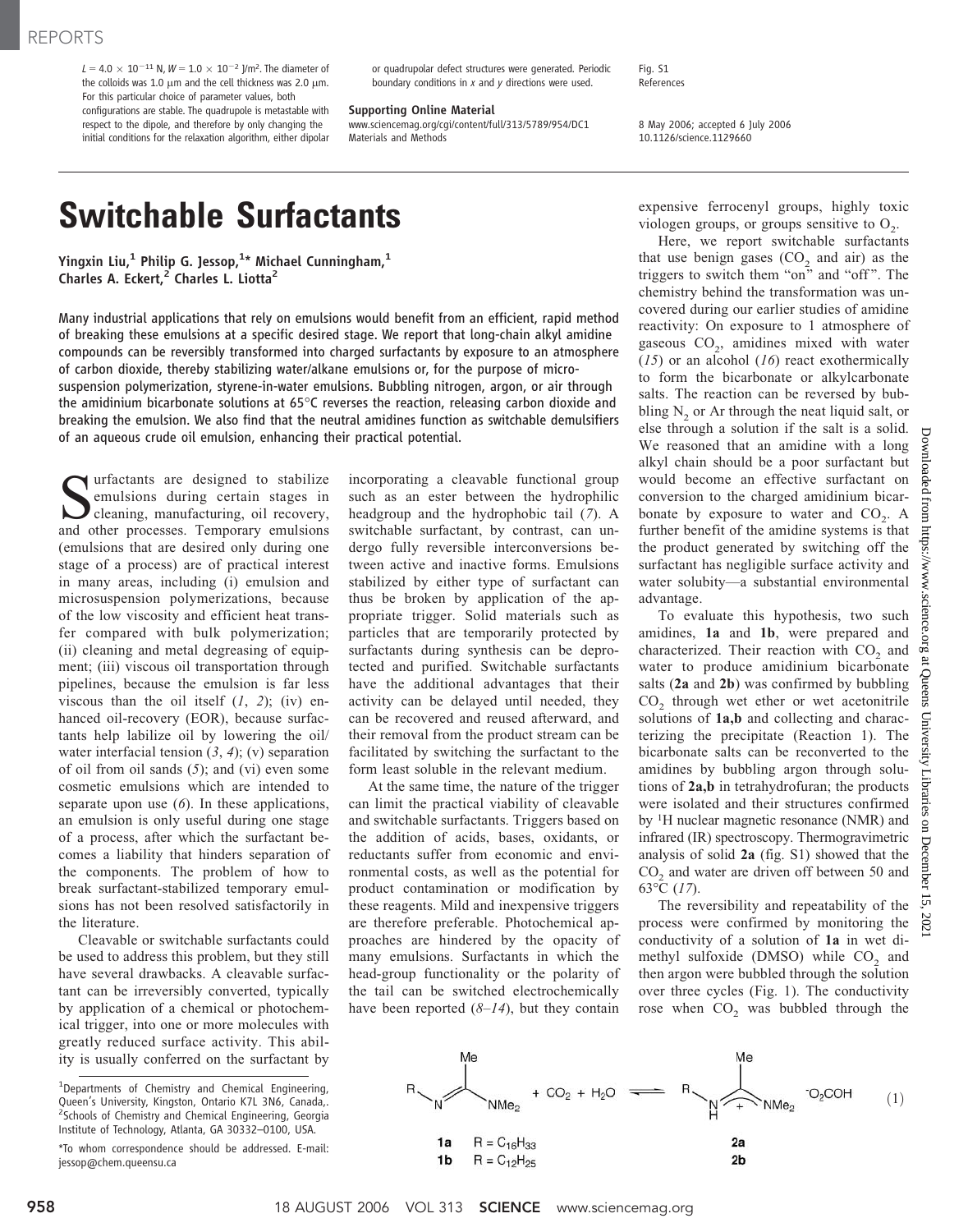Fig. 1. The conductivity of a DMSO solution of 1a at 23°C as a function of time during three cycles of treatment with  $CO<sub>2</sub>$  followed by argon.



Fig. 2. Photographs of 2:1 (v/v) hexadecane/water mixtures containing  $1a$  and either  $CO<sub>2</sub>$  (left) or argon (right) after 10 min of shaking followed by a waiting period of (A) 5 min, (B) 30 min, and (C) 24 hours. (D) Photograph of the  $CO_2$ induced emulsion after treatment with argon at 65 to 70 $^{\circ}$ C for 2 hours (26).



solution, and it dropped upon argon addition. Air was found to have the same effect as argon.

The capacity of the amidines for stabilizing an emulsion was evaluated by automated shaking of mixtures of hexadecane and water containing 1a (90 mg). Although an emulsion formed, it clearly separated into two layers within 5 min after the cessation of shaking (Fig. 2). However, if the solution was treated with  $CO<sub>2</sub>$  for an hour before the shaking, the emulsion was much more stable. It showed no evidence of separation for 3 hours, at which point a very thin layer of cloudy liquid began to appear at the bottom of the flask. After one day, the emulsion still

occupied 82% of the liquid volume (Fig. 2C). Bubbling argon through the emulsion at  $65^{\circ}$ C resulted in a complete separation of the hexadecane and water into two clear layers.

Similar experiments were performed with crude oil, but with notably different results (Fig. 3). Light crude oil, when shaken with water but without any additive, was able to form a fairly stable emulsion, presumably as a result of naturally occurring surfactants in the oil  $(18, 19)$ . A stable emulsion also resulted from treatment of the same oil/water mixture with compound  $1a$  and  $CO<sub>2</sub>$ . However, addition of compound 1a under argon does not lead to a stable emulsion; the mixture separates into two layers within 30 min,

revealing that the uncharged amidine functions as a demulsifier  $(20)$ . This demulsifying effect suggests that variations of these switchable surfactants may be useful in oil production for such applications as the breaking emulsions after EOR, oil-sands separations, and even cleaning of equipment. Although demulsifiers are known, including some that contain closely related head groups such as cyclic amidines (21), reversible switching between surfactant and demulsifier is, to our knowledge, unprecedented. Application of this technology to oil industry operations may depend on modifying the structure of the switchable demulsifier so that it will demulsify emulsions of heavy crudes.

Surfactants are also used to protect the surfaces of nanoparticles, colloids, latexes, and other particulates during their synthesis; in the absence of a coating of surfactant, these particles tend to agglomerate into undesirably large particles. In many cases, once the synthesis is complete, protection by the surfactant is no longer needed. For some applications, such as the preparation of supported metal catalysts, the complete removal of the surfactant is desired but difficult because the surfactant binds too strongly to the surface. For other applications, mere deactivation of the surfactant is desired and not necessarily removal. In either case, a switchable surfactant would be advantageous. As a preliminary demonstration that the amidine-based switchable surfactants can be used to protect growing particles during synthesis and then can be switched off, we tested their use in a microsuspension polymerization (Reaction 2) (22, 23). Microsuspension and emulsion polymerizations, techniques very commonly used for polymerizations involving radical mechanisms, require surfactants to protect the growing polymer particles during the synthesis. The product is a latex, meaning a surfactantstabilized dispersion of polymeric particles in water. Isolation of the polymer from the suspension is facilitated if the surfactant can be switched off. The current industrial method to isolate the polymeric product is the addition of salts to coagulate the dispersion, followed by filtration and removal of the surfactant and added salts by washing (24). The washing step is often ineffective in removing the surfactants, resulting in polymers that are unnecessarily hydrophilic, which can be undesirable in many applications. An alternative route is to perform the polymerization in an organic solvent, but this approach is undesirable for two reasons. First, the removal of the solvent from the product is hindered by the high viscosity of the product mixture. More important, the use of the solvent increases emissions of volatile organic compounds (25). Although many polymers are made by surfactant-stabilized was the state of the start in the state of the state of the state of the state of the state of the state of the state of the state of the state of the state of the state of the state of the state of the state of the state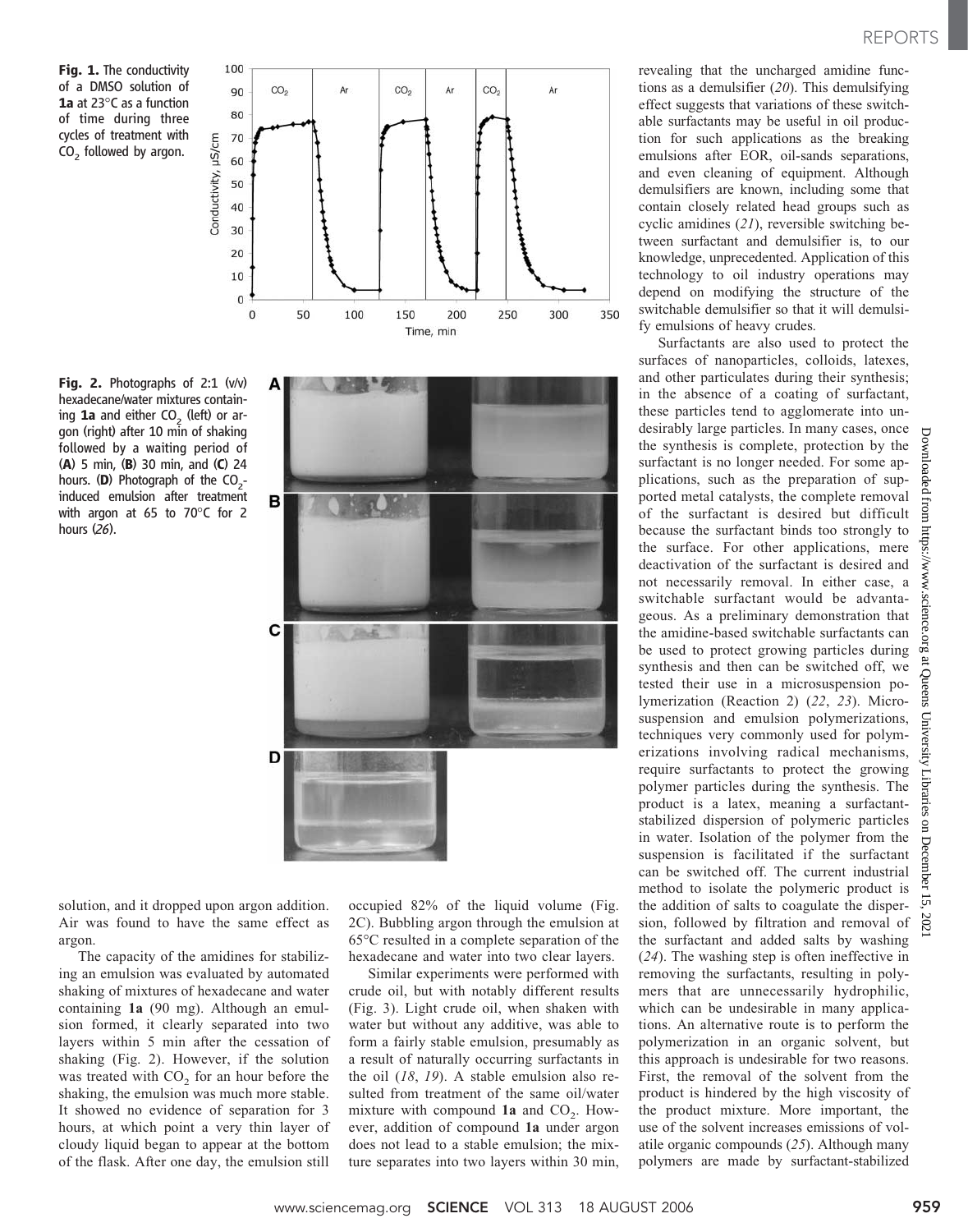## REPORTS

methods, styrene polymerization was chosen as a test example. The radical polymerization of styrene, initiated by thermal decomposition of an azo-based free radical initiator, was performed in a styrene-in-water emulsion stabilized by  $2b$  under  $CO<sub>2</sub>$ . Switching the surfactant off by bubbling argon or nitrogen through the system at 65°C and then cooling to room temperature and adding more water allows the polymer to settle. The settling is accelerated if the sample is

centrifuged. However, without the argon/ nitrogen treatment, the polymer failed to settle within an observation period of 3 days or with centrifuging (Fig. 4).

Future work in this area will include quantitative measurement and improvement of the rate of surfactant switching and optimization of the surfactant designs for specific applications, especially in nanoparticle synthesis, polymerization, and the oil industry applications that we have described.



Fig. 3. Photographs of 2:1 (v/v) crude oil/water mixtures containing either 1a and CO<sub>3</sub> (left), 1a and argon (center), or only argon (right) after 10 min of shaking followed by a waiting period of (A) 5 min, (B) 30 min, (C) 60 min, and (D) 15.5 hours.



### a latex suspension of polystyrene particles after polymerization in the presence of 2b and (A) after centrifugation or (B) after argon treatment followed by centrifugation.



#### References and Notes

- 1. B. M. Yaghi, A. Al-Bemani, Energy Sources 24, 93 (2002).
- 2. D. Langevin, S. Poteau, I. Henaut, J. F. Argillier, Oil Gas Sci. Technol. 59, 511 (2004).
- 3. T. Austad, J. Milter, in Surfactants: Fundamentals and Applications in the Petroleum Industry, L. L. Schramm, Ed. (Cambridge Univ. Press, Cambridge, 2000), pp. 203–249.
- 4. L. L. Schramm, S. M. Kutay, in Surfactants: Fundamentals and Applications in the Petroleum Industry, L. L. Schramm, Ed. (Cambridge Univ. Press, Cambridge, 2000), pp. 79–120.
- 5. J. Masliyah, Z. Zhou, Z. Xu, J. Czarnecki, H. Hamza, Can. J. Chem. Eng. 82, 628 (2004).
- 6. R. Y. Lochhead, W. J. Hemker, J. Y. Castaneda, Soap, Cosmet., Chem. Spec. 63, 28 (1987).
- 7. K. Holmberg, in Reactions and Synthesis in Surfactant Systems, J. Texter, Ed. (Dekker, New York, 2001), pp. 45–58.
- 8. T. Saji, K. Hoshino, S. Aoyagui, J. Am. Chem. Soc. 107, 6865 (1985).
- 9. P. Anton, P. Koeberle, A. Laschewsky, Prog. Colloid Polym. Sci. 89, 56 (1992).
- 10. P. Anton, A. Laschewsky, M. D. Ward, Polym. Bull. (Berlin) 34, 331 (1995).
- 11. H. Sakai, M. Abe, in Mixed Surfactant Systems, M. Abe, J. F. Scamehorn, Eds. (Dekker, New York, 2005), pp. 507–543.
- 12. M. M. Schmittel et al., Chem. Commun. 2005, 5650 (2005).
- 13. S. S. Datwani, V. N. Truskett, C. A. Rosslee, N. L. Abbott, K. J. Stebe, Langmuir 19, 8292 (2003).
- 14. N. Aydogan, N. L. Abbott, Langmuir 17, 5703 (2001).
- 15. D. J. Heldebrant, P. G. Jessop, C. A. Thomas, C. A. Eckert, C. L. Liotta, J. Org. Chem. 70, 5335 (2005).
- 16. P. G. Jessop, D. J. Heldebrant, L. Xiaowang, C. A. Eckert, C. L. Liotta, Nature 436, 1102 (2005).
- 17. Materials and methods are available as supporting material on Science Online.
- 18. S. Poteau, J.-F. Argillier, D. Langevin, F. Pincet, E. Perez, Energy Fuels 19, 1337 (2005).
- 19. S. Acevedo, B. Borges, F. Quintero, V. Piscitelly, L. B. Gutierrez, Energy Fuels 19, 1948 (2005).
- 20. Similar experiments with heavy crude gave much more stable emulsions, with no separation after 1 day for the experiments without amidine or with amidine under  $CO<sub>2</sub>$ , and only partial separation after 1 day for the experiment with amidine under argon. Amidine 1b was less effective than 1a as a demulsifier; the light crude oil/water mixture separated only after 3.5 hours.
- 21. M. De Groote, B. Keiser, Surface-active compounds containing imidazoline rings, U.S. Patent 2,574,537, 1951.
- 22. M. F. Cunningham, H. K. Mahabadi, H. M. Wright, J. Polym. Sci. Polym. Chem. 38, 345 (2000).
- 23. M. F. Cunningham, Polym. React. Eng. 7, 231 (1999).
- 24. R. M. Fitch, Polymer Colloids (Academic Press, San Diego,
- 1997), pp. 173–225. 25. D. Urban, B. Schuler, J. Schmidt-Thümmes, in Chemistry and Technology of Emulsion Polymerisation, A. M. v. Herk, Ed. (Blackwell, Oxford, 2005), pp. 226–256.
- 26. The rates of, and minimum times required for, the conversion of  $1$  to  $2$ , the conversion of  $2$  to  $1$ , and the transport of the surfactant to the liquid-liquid interface have not yet been quantified.
- 27. We thank Shell and Imperial Oil for gifts of crude oil, and the Canada Research Chair program and the Natural Sciences and Engineering Research Council of Canada for funding the work.

#### Supporting Online Material

www.sciencemag.org/cgi/content/full/313/5789/958/DC1 Materials and Methods SOM Text Figs. S1 to S3 Table S1 References

30 March 2006; accepted 6 July 2006 10.1126/science.1128142